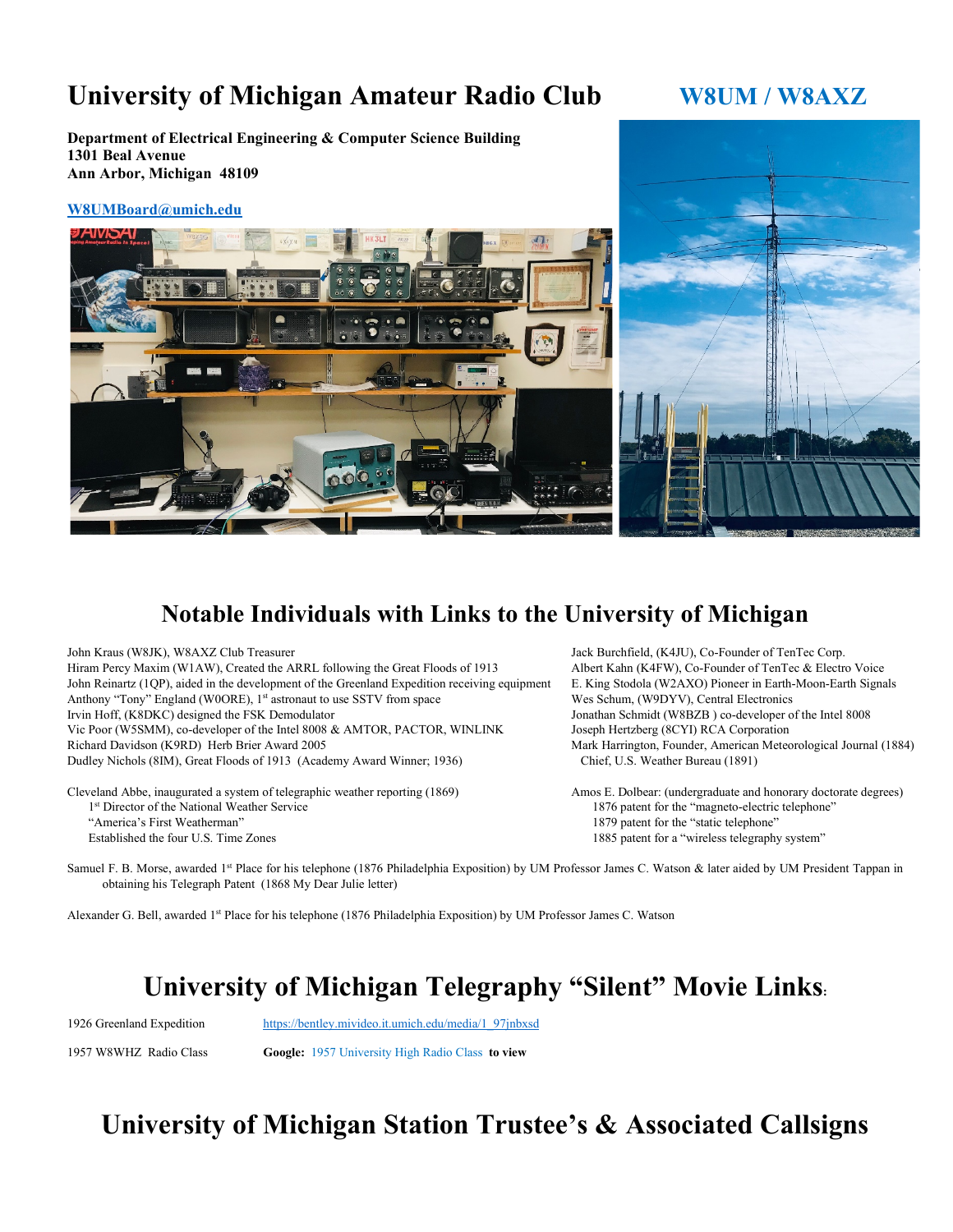- The Detroit Observatory (Franz Brunnow & Cleveland Abbe) 8XA Experimental License (1913)
- The Department of Physics (R. D. Parker, Augustus Trowbridge & Karl Guethe) WU9 Signal Corps
- 
- 
- 
- 
- 
- 
- 
- South Quad Radio Club (W8PGW)
- 
- 
- 
- 
- 
- 
- 
- 
- Michael Fluegemann (W8AXZ)
- 1913 Felix J. Watts (8XA) **8AXZ & NU8AXZ** Signal Corps 1919 Porter H. Evans (8AXZ) **8BEK & NU8BEK R. O. T. C.** 1935 Merton G. Wellington (W8AXZ) 131 and 131 and 131 and 132 and 132 and 133 and 134 and 135 and 135 and 135 and 135 and 135 and 135 and 135 and 135 and 135 and 135 and 135 and 135 and 135 and 135 and 135 and 136 and 136 1939 Major Robert N. Kunz (W8AXZ) NX1XL 2<sup>nd</sup> Greenland Expedition Jack Kline (W8AXZ) W8AXZ University of Michigan 1947 Major Vollrath, Dept of Military Science & Tactics (WU9 / W8AXZ) W8AXL (possible mis-type in the Michigan Daily) University of Michigan Radio Club (W8ZUP) W7KDZ Camp Davis Station, Wyoming West Quad Radio Club (W8ZSQ) W8ZUP University Radio Club University High School (W8EHZ) ZS4BL Lamont-Hussey Observatory, South Africa East Quad Radio Club (K8GRE) K8GRE East Quad Dormitory Club 1962 University of Michigan (K8TIG)<br>1974 Richard K. Brown (W8AXZ) National Research of Michael States of Michael States (Michael States of Michael States of Michael States of Michael States of Michael States (Michael State 1974 Richard K. Brown (W8AXZ)<br>1975 Engineering Department (W8LVN) Superventility of the Case of the Case of the Case of the Case of the Case of the Case of the Case of the Case of the Case of the Case of the Case of the Ca Engineering Department (W8LVN) and the USD of the USD of the USD of the USD of the USD of the USD of the USD of the USD of the USD of the USD of the USD of the USD of the USD of the USD of the USD of the USD of the USD of James Phillips (W8UM) W8EHZ University High School John Ackerman (W8UM) **W8UM** University of Michigan ARC 1985 Mark Travaglini (W8UM)<br>
2019 Michael Fluegemann (W8AXZ)

## **Chief Radio Operators / Club Presidents**

 The Detroit Observatory Professors Franz Brunnow & Cleveland Abbe Department of Physics Professors R. D. Parker, Augustus Trowbridge & Karl Guethe

| 1913 | 8XA        | B. N. Burglund                    | 1914 | 8XA      | D. A. Nichols 8IM                    |
|------|------------|-----------------------------------|------|----------|--------------------------------------|
| 1915 | 8XA        | D. A. Nichols 8IM                 | 1916 | 8XA      | <b>UNKNOWN</b>                       |
| 1917 | <b>WWI</b> | War imposed inactive              | 1918 | WWI      | War imposed inactive                 |
| 1919 | W8AXZ      | <b>UNKNOWN</b>                    | 1920 | W8AXZ    | Franklin Johnston                    |
| 1921 | W8AXZ      | Franklin Johnston                 | 1922 | W8AXZ    | Franklin Johnston                    |
| 1923 | W8AXZ      | <b>UNKNOWN</b>                    | 1924 | W8AXZ    | <b>UNKNOWN</b>                       |
| 1925 | W8AXZ      | Franklin Johnson                  | 1926 | W8AXZ    | Robert Swain                         |
| 1927 | W8AXZ      | <b>UNKNOWN</b>                    | 1928 | W8AXZ    | Ellis B. Merry, W8KI                 |
| 1929 | W8AXZ      | Walter Nelson                     | 1930 | W8AXZ    | Fred C. Everett W8AEZ                |
| 1931 | W8AXZ      | Fred Albertson W8DOE              | 1932 | W8AXZ    | C. W. Adams W8AOS                    |
| 1933 | W8AXZ      | Elton Wenzel W8BJP                | 1934 | W8AXZ    | Benjamin (Ben) Bailey                |
| 1935 | W8AXZ      | Benjamin (Ben) Bailey             | 1936 | W8AXZ    | Robert Austin W8DVB                  |
| 1937 | W8AXZ      | Albert Stroherer                  | 1938 | W8AXZ    | Kenneth Levin W8OMI                  |
| 1939 | W8AXZ      | Roden Rogers W8EPC                | 1940 | W8AXZ    | R.K. Brown W8GSZ                     |
| 1941 |            | <b>World War II Club Inactive</b> | 1942 |          | <b>World War II Club Inactive</b>    |
| 1943 |            | <b>World War II Club Inactive</b> | 1944 |          | <b>World War II Club Inactive</b>    |
| 1945 |            | <b>World War II Club Inactive</b> | 1946 | W8ZUP    | Frank Abrams KL7BV                   |
| 1946 | W8ZSQ      | Ward Cornelius                    | 1947 | W8ZUP    | Donald Perkins W8WZA                 |
| 1947 | W8ZSQ      | <b>Bruce Weinert</b>              | 1948 | W8ZUP    | Fred Dupslaff W8DCN                  |
| 1948 | W8ZSO      | Corky Eberwein                    | 1949 | W8ZSO    | <b>Bruce Weinert</b>                 |
| 1950 | W8ZSQ      | Keith Heiss                       | 1951 | W8ZSO    | Robert Wimmer                        |
| 1952 | W8ZSO      | Leonard Holder                    | 1953 |          | <b>Korean War Club Inactive</b>      |
| 1954 | W8PGW      | Marshall Batt W8FBV               | 1955 | W8ZSQ    | George Jones                         |
| 1955 | W8PGW      | Barry MacRae                      | 1956 | W8PGW    | <b>Bruce Bevelheimer</b>             |
| 1957 | K8GRE      | <b>UNKNOWN</b>                    | 1958 | K8GRE    | <b>UNKNOWN</b>                       |
| 1959 | K8GRE      | <b>UNKNOWN</b>                    | 1960 | Inactive | <b>UNKNOWN</b>                       |
| 1961 | Inactive   | <b>UNKNOWN</b>                    | 1962 | Inactive | <b>UNKNOWN</b>                       |
| 1964 | K8TIG      | Thomas Russell W8FAW              | 1965 | K8TIG    | William (Bill) Myers                 |
| 1966 | W8UM       | Thomas Russell W8FAW              | 1967 | W8UM     | Steve Culp K8QKY                     |
| 1968 | W8UM       | Gary Chatters WA9ZZZ              | 1969 | W8UM     | <b>UNKNOWN</b>                       |
| 1970 | W8UM       | <b>UNKNOWN</b>                    | 1970 | W8PGW    | James Henderson                      |
| 1971 | W8UM       | Patrick Barkey N9RV               | 1972 | W8UM     | James Kraemer WB8OSN                 |
| 1973 | W8UM       | Lawrence Koziel K8MU              | 1974 | W8UM     | John Tedescu WB8EIC                  |
| 1975 | W8UM       | Patrick Barkey WA8YVR / N9RV      | 1976 | W8UM     | <b>UNKNOWN</b>                       |
| 1977 | W8UM       | David Turner                      | 1978 | W8UM     | Frederick Bartolomei (aka Fred Bart) |
| 1979 | W8UM       | John Ackerman N8UR                | 1980 | W8UM     | John Ackerman N8UR                   |
| 1981 | W8UM       | Mark Travaglini WD8DPA            | 1982 | W8UM     | Mark Travaglini WD8DPA               |
| 1983 | W8UM       | Gordon Good KC8ES                 | 1984 | W8UM     | Al Plant KM8I                        |
| 1985 | W8UM       | Steve Sponseller N8DKJ            | 1986 | W8UM     | Steve Sponseller N8DKJ               |